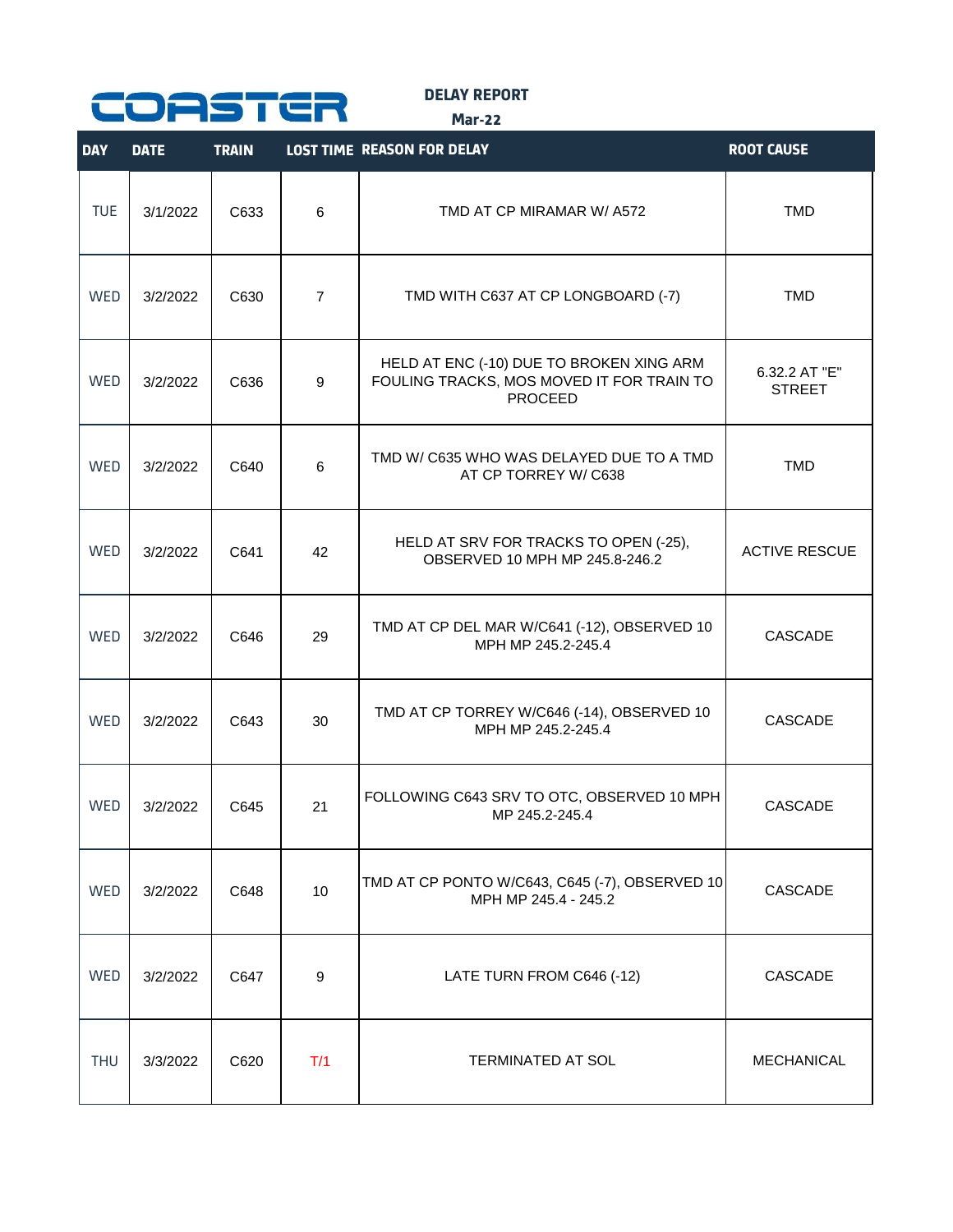| <b>THU</b> | 3/3/2022 | C621 | A/62 | CANCELLED DUE TO C620 BREAKDOWN                                                                                                                                            | <b>CASCADE</b>  |
|------------|----------|------|------|----------------------------------------------------------------------------------------------------------------------------------------------------------------------------|-----------------|
| <b>THU</b> | 3/3/2022 | C626 | 13   | MISROUTED ONTO TRACK 1 INSTEAD OF 2 AT SAN                                                                                                                                 | <b>MISROUTE</b> |
| <b>THU</b> | 3/3/2022 | C623 | 13   | TMD W/ C626 AT MIRAMAR, SDSO REMOVED<br>UNRULY PAX AT SOL                                                                                                                  | <b>TMD</b>      |
| <b>THU</b> | 3/3/2022 | C625 | 9    | LATE DUE TO TMD AT SAN W/ C626                                                                                                                                             | <b>CASCADE</b>  |
| SAT        | 3/5/2022 | C686 | 15   | PTC SCREEN STUCK ON CONSIST SUMMARY,<br>UNABLE TO INITIALIZE                                                                                                               | <b>PTC</b>      |
| <b>MON</b> | 3/7/2022 | C644 | 9    | TMD AT CP DEL MAR W/ A785, A785 WAS LATE DUE<br>TO ADDING A PROTECT ENGINE AT SAN                                                                                          | <b>TMD</b>      |
| <b>MON</b> | 3/7/2022 | C639 | 8    | TMD AT CP MIRAMAR W/ A580. A580 HAD A TMD AT<br>CP SCRIPPS W/ LATE A785. A785 WAS LATE FROM<br>SAN DUE TO ADDING A PROTECT ENGINE AND C639<br>HAD A TMD AT CP CARL W/ C646 | <b>TMD</b>      |
| <b>MON</b> | 3/7/2022 | C641 | 11   | TMD AT CP MIRAMAR W/ C644. TMD AT CP SWAMI<br>W/ C646.                                                                                                                     | <b>TMD</b>      |
| <b>TUE</b> | 3/8/2022 | C622 | 11   | BRAKING ENFORCEMENT AT MP231.2, OBSERVED<br>RESTRICTED SPEED AT MP 233.2, PTC ISSUE AT CP<br><b>MIRAMAR</b>                                                                | <b>PTC</b>      |
| <b>TUE</b> | 3/8/2022 | C621 | 14   | PTC ISSUE AT CP CONVAIR, ADJ TMD AT CP SWAMI<br>WITH C626                                                                                                                  | <b>PTC</b>      |
| <b>TUE</b> | 3/8/2022 | C624 | 23   | PTC ISSUE AT CP CARL, TMD AT CP PONTO WITH<br>A765, TMD AT CP DEL MAR WITH C621                                                                                            | <b>PTC</b>      |
| <b>TUE</b> | 3/8/2022 | C626 | 9    | CASCADE FROM PTC ISSUES, TMD AT CP DEL MAR<br>WITH A567                                                                                                                    | CASCADE         |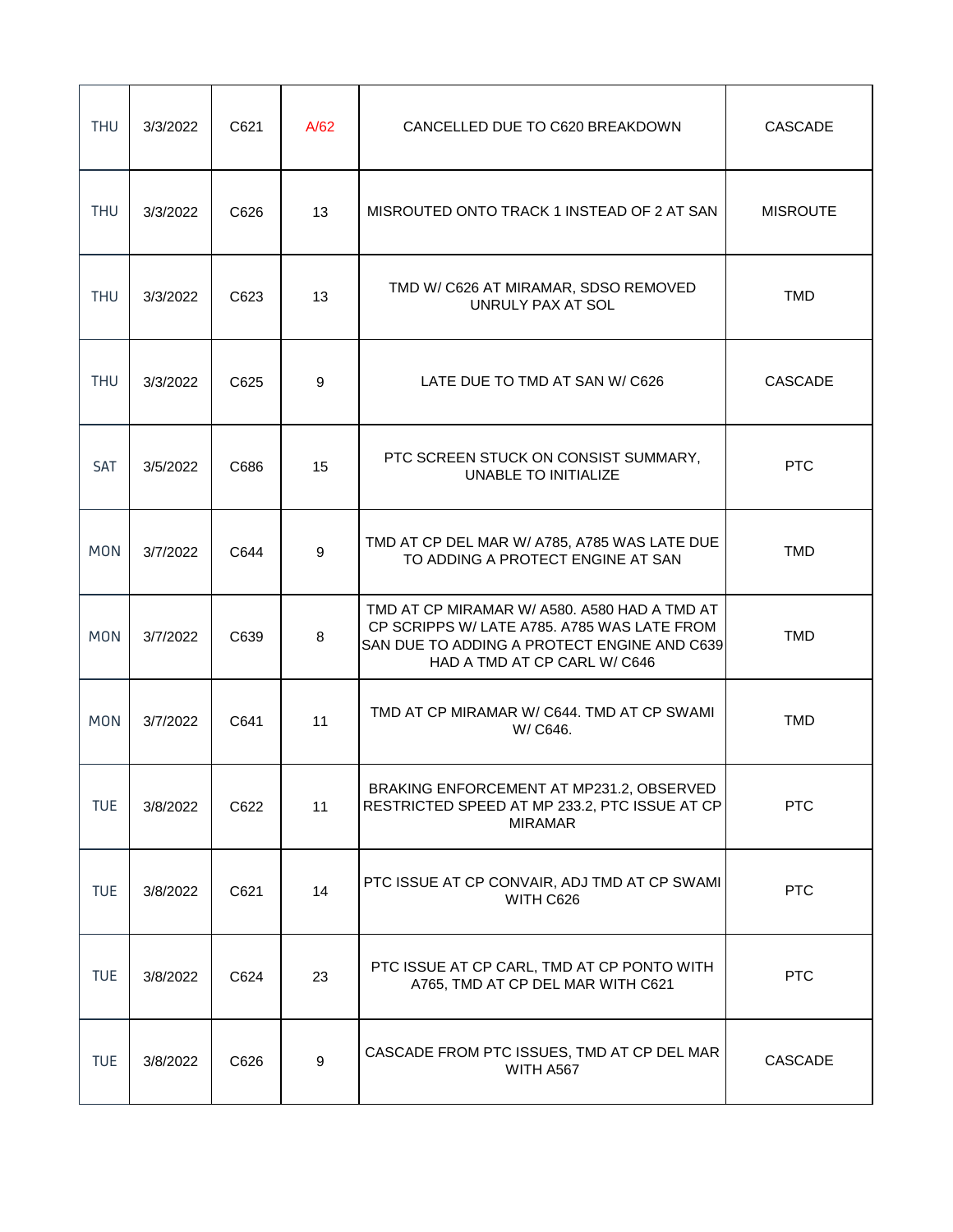| <b>TUE</b> | 3/8/2022  | C623 | $\overline{7}$ | CASCADE FROM PTC ISSUES, TMD AT CP MIRAMAR<br>WITH C626                                                       | <b>CASCADE</b>                    |
|------------|-----------|------|----------------|---------------------------------------------------------------------------------------------------------------|-----------------------------------|
| <b>TUE</b> | 3/8/2022  | C630 | 6              | TMD AT CP LONGBOARD WITH C627, RADIO ISSUE<br>AT SOL FOR THE FORM B, PNA ASSISTANCE AT OLT                    | <b>MULTIPLE</b>                   |
| <b>TUE</b> | 3/8/2022  | C646 | T/27           | TERMINATED AT SRV, PAX WERE TRANSFERRED<br>TO MTS UNIT                                                        | <b>FIRE/TRANSFORME</b><br>R ISSUE |
| <b>TUE</b> | 3/8/2022  | C645 | A/62           | ANNULLED                                                                                                      | <b>CASCADE</b>                    |
| <b>TUE</b> | 3/8/2022  | C647 | O/29           | ORIGINATED AT SRV, PAX AT SAN/OLT WERE<br>ASSISTED VIA MTS UNIT                                               | <b>CASCADE</b>                    |
| <b>TUE</b> | 3/8/2022  | C648 | T/27           | TERMINATED AT SRV, PAX WERE TRANSFERRED<br>TO MTS UNIT                                                        | <b>CASCADE</b>                    |
| <b>TUE</b> | 3/8/2022  | C649 | 17             | COPIED AND OBSERVED 6.32.2'S AT WASHINGTON<br>ST, NOELL ST, & TAYLOR ST, AND FOLLOWED A591<br>FROM SAN TO SRV | CASCADE                           |
| WED        | 3/9/2022  | C620 | 10             | TMD AT CP CUDAHY WITH A765                                                                                    | <b>TRACK CLOSURE</b><br>AT OLT    |
| WED        | 3/9/2022  | C622 | $\overline{7}$ | TMD AT CP CUDAHY WITH C621                                                                                    | <b>TRACK CLOSURE</b><br>AT OLT    |
| WED        | 3/9/2022  | C630 | 6              | DEBRIS STRIKE AT MP 247.7, CREW INSPECTED<br>THE TRAIN AT SOR                                                 | <b>DEBRIS STRIKE</b>              |
| <b>THU</b> | 3/10/2022 | C630 | $\overline{7}$ | TMD AT CP LONGBOARD WITH C627                                                                                 | <b>TMD</b>                        |
| <b>THU</b> | 3/10/2022 | C644 | 18             | MECHANICAL ISSUES AT SOL                                                                                      | <b>MECHANICAL</b>                 |
| <b>MON</b> | 3/14/2022 | C628 | $\overline{7}$ | TMD AT CP PONTO W/ LATE A567, A567 LATE DUE<br>TO PTC ISSUES AT CP ASH                                        | <b>TMD</b>                        |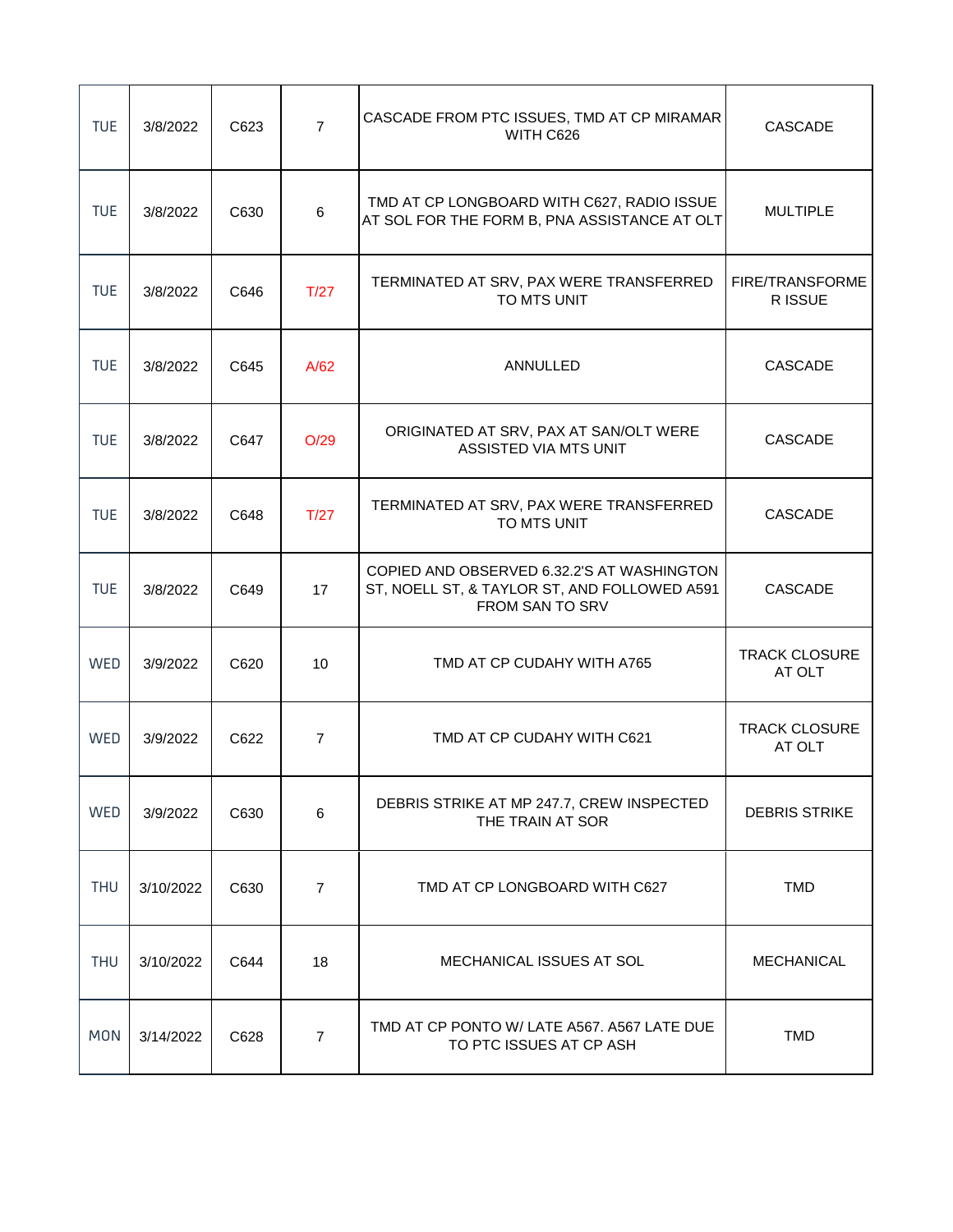| <b>TUE</b> | 3/15/2022 | C623 | 8              | TMD AT CP SWAMI WITH LATE A562, A562 LATE AS<br>A RESULT OF MULTIPLE PTC ISSUES                                                                                                                                                                                       | <b>TMD</b>          |
|------------|-----------|------|----------------|-----------------------------------------------------------------------------------------------------------------------------------------------------------------------------------------------------------------------------------------------------------------------|---------------------|
| <b>TUE</b> | 3/15/2022 | C628 | 6              | <b>HELD AT SOR FOR LATE C623</b>                                                                                                                                                                                                                                      | CASCADE             |
| WED        | 3/16/2022 | C628 | 19             | MECH ISSUES WITH ORIGINAL EQ AT SMF, C628<br>USED THE EQ FROM C621 DEPARTING LATE FROM<br><b>OTC</b>                                                                                                                                                                  | <b>MECHANICAL</b>   |
| <b>THU</b> | 3/17/2022 | C636 | 9              | OPS TESTING AT CP CROSBY                                                                                                                                                                                                                                              | OPS TESTING         |
| FRI        | 3/18/2022 | C628 | 6              | TMD AT CP SORRENTO W/ C623(-6). C623<br>DEPARTED SAN DELAYED DUE TO TMD AT CP ASH<br>W/C624 ARRIVED TO SAN (-5) DELAYED DUE TO<br>TMD AT CP PONTO W/ A765 (-4). A765 HAD TMD AT<br>CP TORREY W/C622 (-5). ROOT CAUSE: C622 HELD<br>AT OTC FOR SPRINTER CONNECTION(-4) | <b>OPERATIONS</b>   |
| <b>FRI</b> | 3/18/2022 | C650 | $\overline{7}$ | TMD AT CP VALLEY W/A595 (-9). COPIED SPEED<br>RESTRICTION AT OLT (-2). OBSERVED SPEED<br>RESTRICTION THROUGH MP 267.3 - MP 267.5. ROOT<br>CAUSE: A595 EXPERIENCED PTC ISSUE W/GPS AT<br>SAN, E-BRAKE CAUSED BY PTC AT CP ASH AND<br>REINITIALIZED PTC AT OLT.         | <b>PTC</b>          |
| <b>SAT</b> | 3/19/2022 | C670 | 6              | TESU HELD TRAIN TO DELIVER A CITATION TO A<br>FARE EVADER (-5)                                                                                                                                                                                                        | POLICE ACTIVITY     |
| <b>SUN</b> | 3/20/2022 | C681 | 11             | TRAIN HELD, REQUESTED PD CONTACT                                                                                                                                                                                                                                      | <b>MASK REFUSAL</b> |
| <b>SUN</b> | 3/20/2022 | C689 | 10             | PTC E-BRAKE, UNABLE TO INITIALIZE PTC AT OLT,<br><b>INITIALIZING PTC AT SOR</b>                                                                                                                                                                                       | <b>PTC</b>          |
| <b>MON</b> | 3/21/2022 | C626 | 8              | RELAY OF THE FORM B AT CP DEL MAR, A TMD<br>WITH LATE A567 AT CP DEL MAR, AND A TMD WITH<br>LATE C625 AT CP ASH. A567 DEPARTED -8 MIN LATE<br>FROM SAN AND WAS HELD BY AMTRAK MOE. C625<br>DEPARTED -3 LATE FROM SAN                                                  | <b>MULTIPLE</b>     |
| WED        | 3/23/2022 | C628 | 18             | DEPARTED OTC LATE AS A RESULT OF C621<br>TURNING AS C628, C621 ARRIVES TO OTC AFTER<br>THE SCHEDULED DEPARTURE OF C628, DS<br>RELAYING A FORM B AT CP DEL MAR                                                                                                         | <b>CREW ISSUE</b>   |
| WED        | 3/23/2022 | C649 | $\overline{7}$ | FOLLOWED LATE A595 FROM CP ASH TO CP<br>SCRIPPS A595 WAS A LATE TURN FROM A 784<br>(LATE FROM ML)                                                                                                                                                                     | <b>TMD</b>          |